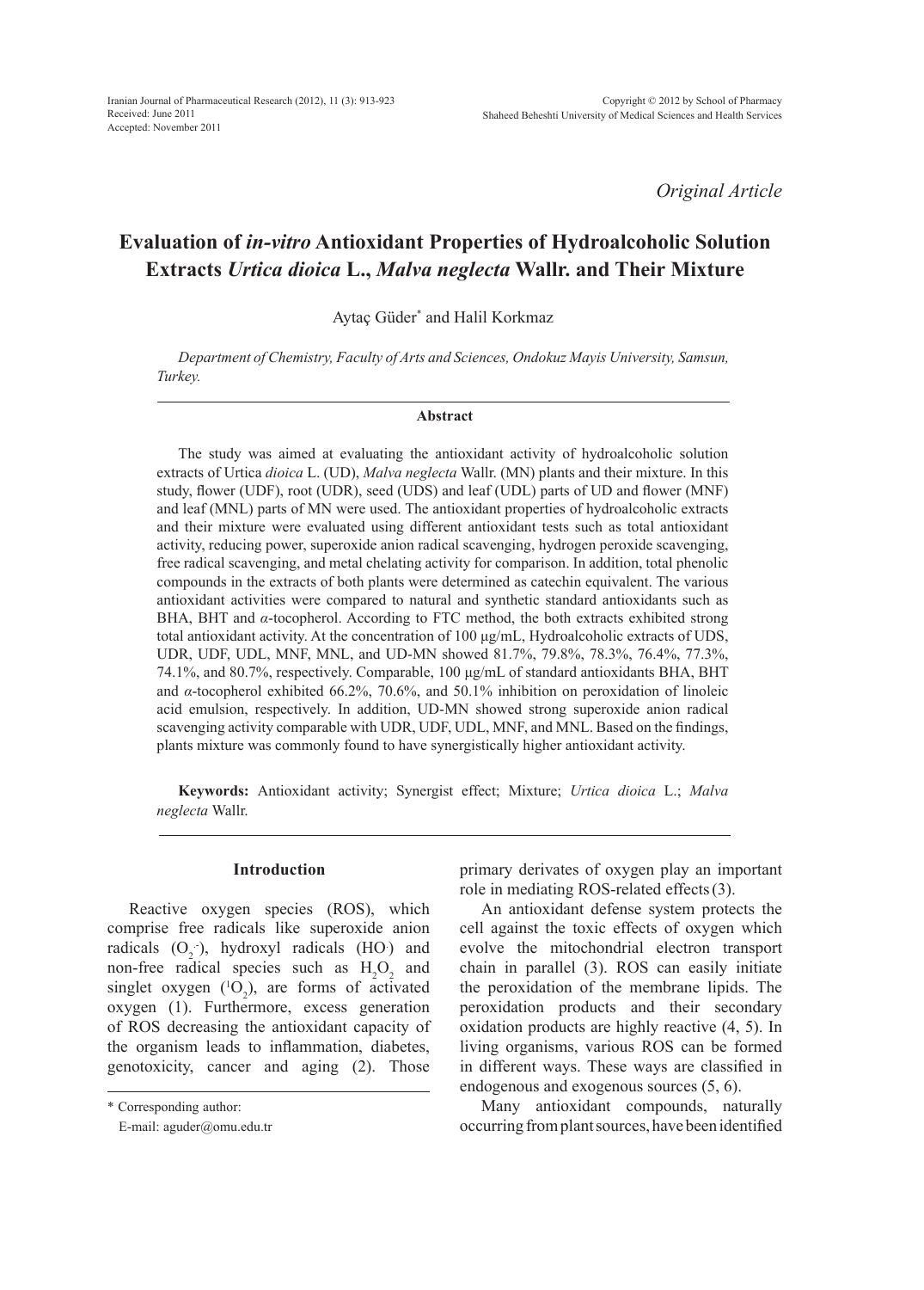as free radicals or active oxygen scavengers (7). Recently, interest has increased considerably in finding naturally occurring antioxidants for use in foods or medicinal materials to replace the synthetic antioxidants, which are being restricted due to their side effects (8).

UD is a plant which belongs to the plant family of Urticaceae. Its seeds are widely used in folk medicine in many parts of Turkey, especially in the therapy of advanced cancer patients (9). Leaves of this plant have been reported to show hypotensive (10) and anti-inflammatory effects (11), to be useful in the therapy of prostatic hyperplasia (12, 13), to show diuretic (14) and immunomodulatory activity (15-17), to alleviate rheumatic pain (18), and to serve as an adjuvant therapeutic agent in rheumatoid arthritis (19).

MN is an annual and herbaceous plant. Malva species contain mucilage, malvin, tanen and glucose. The leaves and flowers of *M. neglecta* and some Malva species are used in traditional phytotheraphy. They are used in the treatment of cough, respiratory system and digestive system problems (9). Aerial parts of MN have anti-ulcerogenic activity (20). These species have also antioxidant properties  $(21)$ . The local names of MN are Karagöz ebegümeci, Küçük ebegümeci, etc. This plant is important in Turkey and commonly used as a vegetable and medicinal plant (9).

The aim of this study was to investigate the antioxidant activity of extracts (UD and MN) and their mixture (for the synergy effect of MN) using different antioxidant tests. In this assay, we measured the content of total phenols and flavonoids in plants. The scope of the current paper is to investigate the antioxidant properties of some parts of the plants UD and MN that are traditionally used for medicinal purposes in Turkey.

## **Experimental**

# *Chemicals*

Linoleic acid (cis-9,cis-12-octadecadienoic acid), p-nitro-blue tetrazolium chloride (NBT), 5-methylphenazinium methyl sulfate (PMS), nicotinamide adenine dinucleotide (NADH), absolute ethanol, hydrogen peroxide, 2,2-diphenyl-1-picryl-hydrazyl (DPPH• ), polyoxyethylene sorbitan monolaurate (Tween-20), 3-(2-pyridyl)- 5,6-bis(4-phenyl-sulfonic acid)-1,2,4-triazine (ferrozine), Folin and Ciocalteu' s phenol reagent (Folin C), α-tocopherol, butylated hydroxyanisole (BHA), and trichloracetic acid (TCA) were purchased from Sigma (Sigma-Aldrich GmbH, Germany). Ammonium thiocyanate, ferrous chloride, potassium hexacyanoferrate (III), ferric chloride and butylated hydroxytoluene (BHT) were purchased from E. Merck. All other chemicals were of analytical grade and obtained from either Sigma-Aldrich or Merck.

#### *Plant material and extraction*

UD and MN plants were collected from the Samsun, Turkey, in July-August (2007), and authenticated by Prof. Dr. H. Güray Kutbay, Department of Biology, Faculty of Science and Arts, Ondokuz Mayis University. Then, plants were left on a bench to dry. The dried samples were chopped into small parts with a blender. All the samples were subjected to extraction using soxhlett extractor, with a mixture of ethanol and double-distilled water (4:1, 3x). Then the extracts were filtered over Whatman No.1 paper. The filtrates were frozen and lyophilized in a lyophilizator (Christ Alpha 1-2 LD Plus) at 10  $\mu$ mHg pressure at - 50°C. The extracts of plants were placed in a plastic flask, and then kept at - 20<sup>o</sup> C until used.

## *Total antioxidant activity determination*

Total antioxidant activity of extracts was determined according to the FTC method (22). For stock solutions, 10 mg of each extracts were dissolved in 10 mL of distilled water. A volume of 2.5 mL extract or standard solutions at the same concentration  $(100 \mu g/mL)$ , was added to linoleic acid emulsion in phosphate buffer (0.02 M,  $pH = 7.0$ ). Each solution was then incubated at  $37^{\circ}$ C in the dark. A mixture of 0.1 mL of this incubation solution, 0.1 mL of  $FeCl<sub>2</sub>$  (0.02 M) and 0.1 mL of ammonium thiocyanate (30% w/v) was transferred to the test tubes, which containing 4.7 mL of ethanol (75% w/v). Then, these solutions were incubated for 3 min. Finally, the peroxide level was determined through reading the absorbance at 500 nm in a spectrophotometer (Unicam UV2-100). This step was repeated every 10 h until the control reached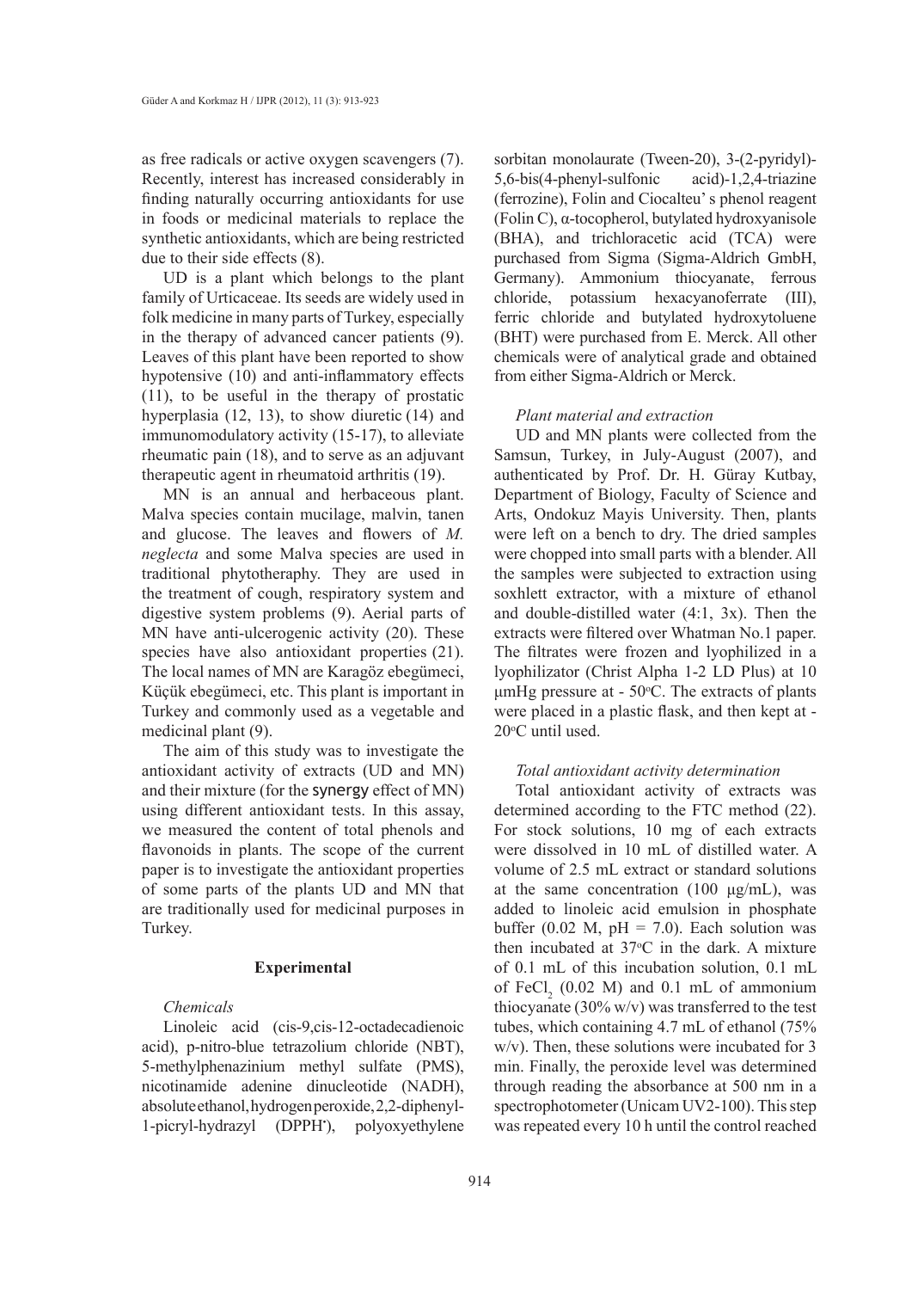its maximum absorbance value. All data on total antioxidant activity are the average of duplicate analyses. The inhibition of lipid peroxidation in percentage was calculated through the following equation:

$$
\text{\%Inhibition} = [1 - (A_s/A_c)] \times 100
$$

Here,  $A_{\rho}$  is the absorbance of control reaction which contains only linoleic acid emulsion and phosphate buffer and  $A<sub>s</sub>$  is the absorbance of samples (extracts) or standards (23).

# *Ferric ions (Fe3+) reducing antioxidant power assay (FRAP)*

Reducing the power of extracts was determined according to the method of Oyaizu (24). The different concentrations (50-250  $\mu$ g/ mL) of extracts were mixed with 2.5 mL of phosphate buffer (0.2 M,  $pH = 6.6$ ) and 2.5 mL of potassium hexacyanoferrate (III) (1%). The mixture was incubated at 50◦ C for 20 min. A portion (2.5 mL) of TCA (10%) was added to the mixture, which was then centrifuged for 10 min at 3000 rpm (MSE Mistral 2000, UK). The upper layer of solution (2.5 mL) was mixed with 2.5 mL of distilled water and  $0.5$  mL of FeCl<sub>3</sub> (0.1%). The  $Fe^{3+}/Fe^{2+}$  transformation was investigated in the presence of extracts or standards and the absorbance values were measured at 700 nm in a spectrophotometer.

Reducing Power (%) =  $(A_s / A_c) \times 100$ 

Here,  $A_c$  is the absorbance of control (L-ascorbic acid) and  $A<sub>s</sub>$  is the absorbance of samples (extracts) or standards.

*Superoxide anion radical scavenging activity* Superoxide anion scavenging activity of extracts was determined according to the method of Liu (25). In this experiments, the superoxide radicals were produced in 3 mL of Tris-HCl buffer  $(16 \text{ mM}, \text{pH} = 8.0)$  containing 1 mL of NBT  $(50 \text{ m})$ μM) solution, 1 mL of NADH (78 μM) solution and 1 mL of extract solutions (100 μg/mL) were mixed. The reaction was started by adding 1 mL of PMS solution (100 μM) to the mixtures. The reaction mixtures were incubated at 25<sup>o</sup>C for 5 min and the absorbance was measured at 560

nm in a spectrophotometer. The inhibition was calculated from the following formula:

Inhibition of superoxide anion generation (%) = 
$$
[1 - (A_s / A_c)] \times 100
$$

Here,  $A_c$  is the absorbance of the control, and *As* is the absorbance of samples (extracts) or standards (26).

#### *Hydrogen peroxide scavenging activity*

The activity of the extracts to scavenge the hydrogen peroxide was determined according to the method of Ruch (27). Extract solutions (100 μg/mL) were added to 0.6 mL of hydrogen peroxide solution (40 mM, in phosphate buffer with pH of 7.4). Hydrogen peroxide concentration was determined after 10 min against a blank solution with measurement of absorbance at 230 nm in a spectrophotometer. The percentage of scavenging the hydrogen peroxide of extracts and standards were calculated using the following equation:

Scavenged % ( $H_2O_2$ ) = [1 - ( $A_s/A_c$ )] × 100

Here,  $A_c$  is the absorbance of the control and  $A_s$ is the absorbance in the presence of the samples (extracts) or standards. Triplicate samples were run for each set and averaged.

### *Free radical scavenging activity*

The free radical scavenging activity of extracts was measured by DPPH<sup>·</sup> using the method of Shimada  $(28)$ . 1 mL of DPPH solution  $(0.2)$ mM, in ethanol) was added to 3 mL of extract solutions at different concentrations (50-250 μg/ mL). The mixtures were shook forcefully and allowed to stand at room temperature for 30 min. Then the absorbance was measured at 517 nm in a spectrophotometer. Control tube (containing no sample or standard) was also noted like these of samples.

Free Radical Scavenging Activity % (DPPH $\cdot$ ) =  $[1 - (A_s / A_c)] \times 100$ 

Here,  $A_c$  is the absorbance of the control and *As* is the absorbance of the samples (extracts) or standards.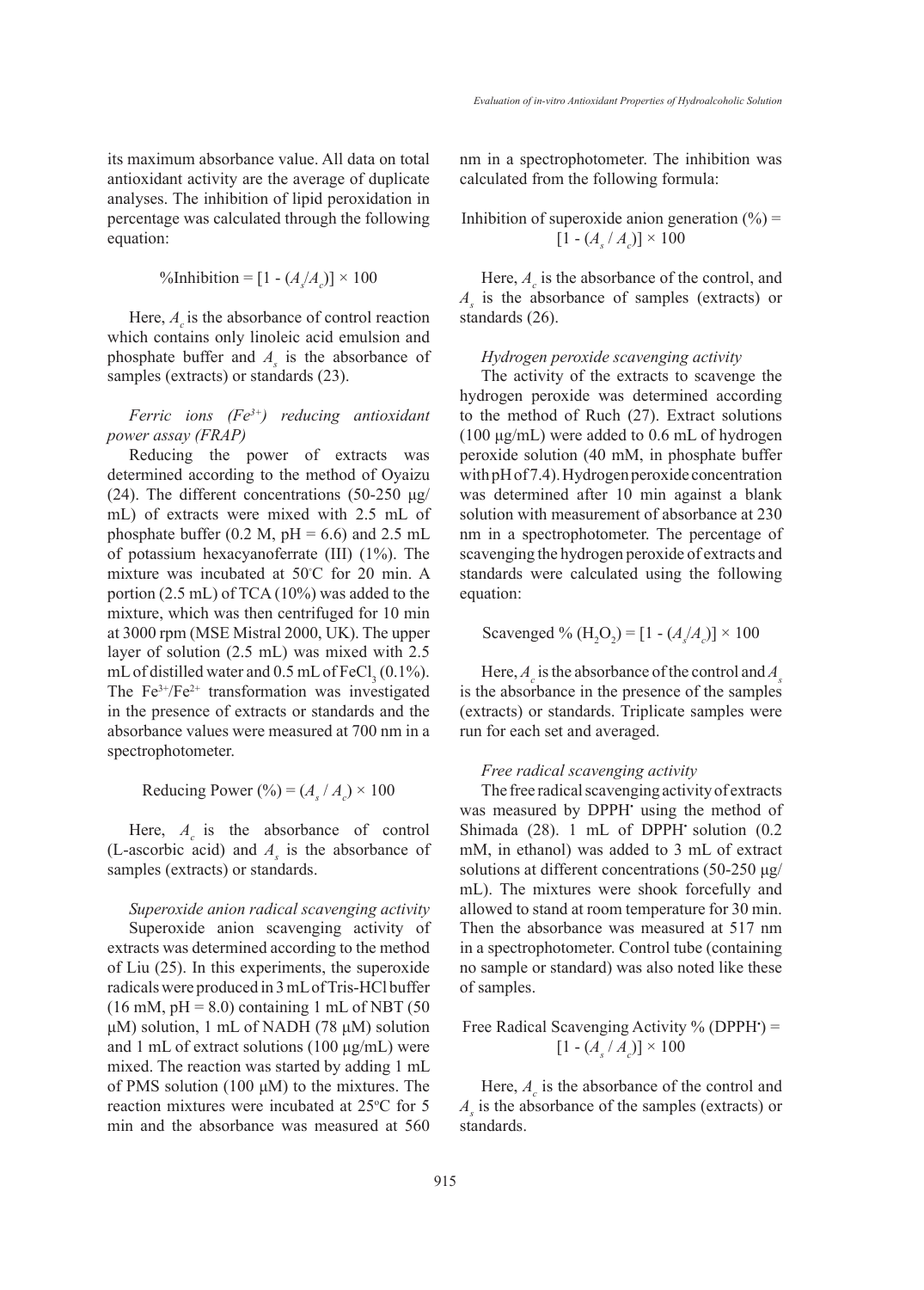#### *Metal chelating activity*

Metal chelating of ferrous ions by the extracts and standards was estimated through the method of Dinis (29). A volume of  $0.1 \text{ mL FeCl}_2$  solution (2 mM) was added to 5 mL of extract solutions at different concentrations (50-250 μg/mL). The reaction was started via the addition of 0.2 mL ferrozine (5 mM) and the mixtures were shaken forcefully and left standing at room temperature for 10 min. The absorbance was measured at 562 nm in a spectrophotometer. The control contained  $\text{FeCl}_2$  and ferrozine with complex formation molecules.

$$
Inhibition (%) = [1 - (A_s/A_c)] \times 100
$$

Here,  $A_c$  is the absorbance of the control and  $A<sub>s</sub>$  is the absorbance of the samples (extracts) and standards. Triplicate samples were run for each set and averaged.

## *Determination of total phenolic compounds*

Total phenolic compounds were determined with Folin C reagent according to the method of Slinkard and Singleton (30). The solutions of extract (1000 μg/mL) were prepared and each solution was diluted with 46 mL of distilled water. A volume of 1 mL Folin C reagent was added and the content of the flask mixed thoroughly. After 3 min, 3 mL of  $\text{Na}_2\text{CO}_3$  (2) %) was added and then allowed to stand for 2 h with intermittent shaking. The absorbance was measured at 760 nm in a spectrophotometer. The total phenolic compounds determined as microgram of catechin equivalent that was obtained from standard graph  $(r^2 = 0.9941)$ .

## *Determination of total flavonoid contents*

The total flavonoid was determined according to the colorimetric method (31). First of all, each powder product (0.1 g) derived from lyophilized plant extracts was dissolved in 0.1 mL of ethanol. This solution was placed in a 10 mL volumetric flask. Double-distilled water  $(ddH_2O)$  was added to make 5 mL and 0.3 mL of  $20\%$  NaNO<sub>2</sub> was added. Then,  $3 \text{ mL of } 10\% \text{ AlCl}_3.6\text{H}_2\text{O}$  was added 5 min later. After 6 min, 2 mL of NaOH (1 M) was added and the total volume was made up to 10 mL with  $ddH_2O$ . The solution was mixed well again and the absorbance was measured

at 510 nm in a spectrophotometer. The total flavonoid contents determined as microgram of catechin equivalent that was obtained from standard graph ( $r^2 = 0.9978$ ).

### *Statistical analysis*

Experimental results were given as mean  $\pm$  SD of the three parallel measurements. The experimental values were evaluated using the one-way analyses of variance (Tukey test). P-values < 0.01 were regarded as very significant and p-values < 0.05 were regarded as significant. Both operations were done with SPSS 11.5.

## **Results and Discussion**

#### *Total antioxidant activity*

Hydroalcoholic solution extracts of UD and MN plants and their mixture demonstrated antioxidant activity. Antioxidant activities were determined through ferric thiocyanate (FTC) method. This method measures the amount of peroxide produced during the initial stages of oxidation which is the primary product of lipid oxidation. In this assay, the hydroperoxide produced through the linoleic acid which was added to the reaction mixture that had been oxidized by air during the experimental period, was indirectly measured. Ferrous chloride and thiocyanate reacted with each other to produce ferrous thiocyanate by means of hydroperoxide (32).

The results of activity assays, after 100 h of incubation with linoleic acid emulsion are also summarized as inhibition % in Figure 1. The oxidation of linoleic acid was inhibited through the tested extracts except for the extracts in comparison with the control (Figure 2). The different extracts showed higher antioxidant activities than BHA, BHT, and *α*-tocopherol. UDS has the most effective inhibition in this part (81.7 %). The extracts of root, flower and leaf of UD exhibited the potent antioxidant activities with 79.8%, 78.3% and 76.4% of inhibition, respectively. The extracts of flower and leaf of MN demonstrated antioxidant activities with 77.3% and 74.1% inhibition, respectively. UD-MN mixture has synergistically stronger antioxidant activity (80.7%) than both parts of MN and the root, flower, and leaf parts of UD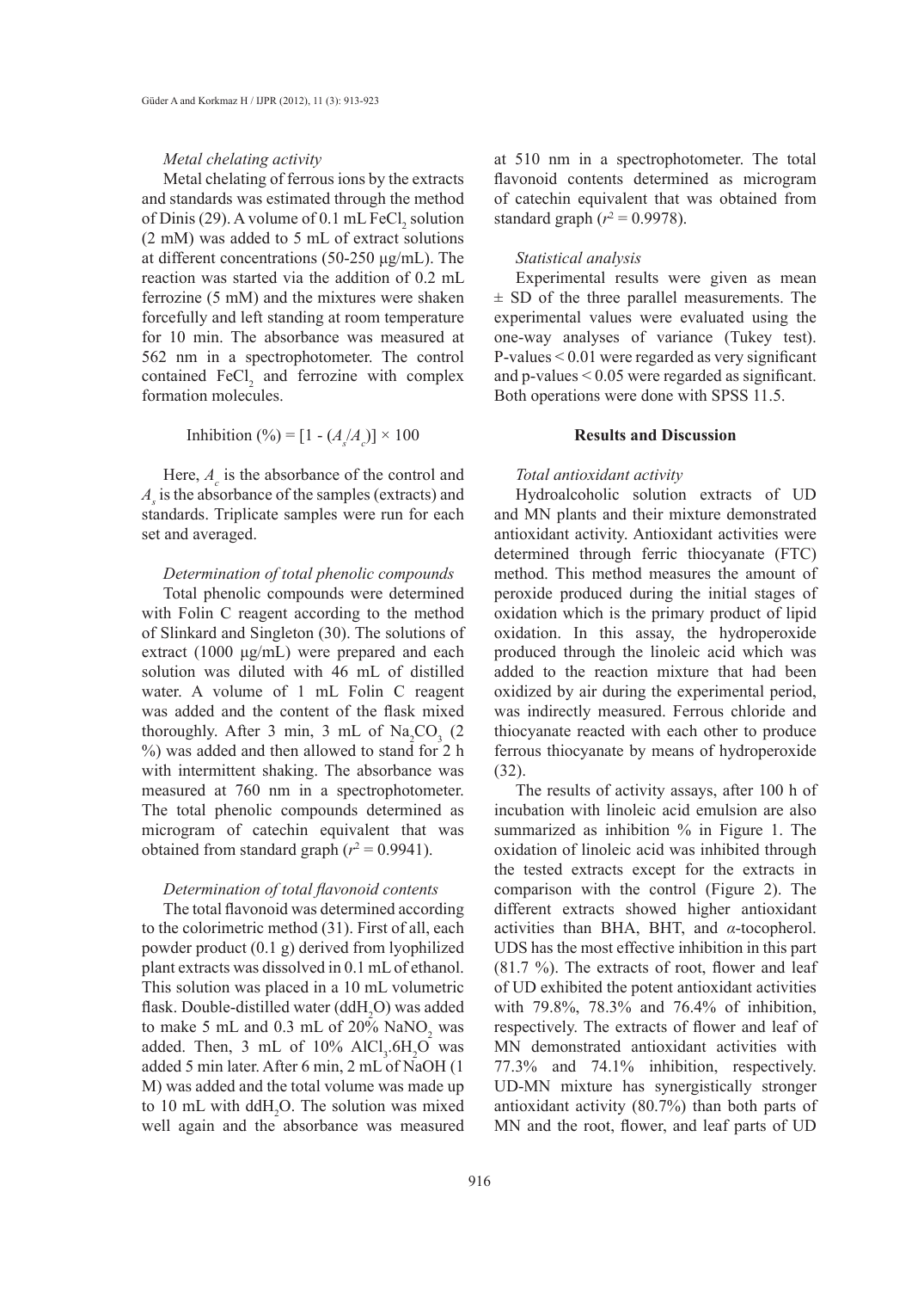

**Figure 1.** Percentage of the inhibition of lipid peroxidation through hydroalcoholic solution extracts of plants and BHA, BHT, *α*-TOC at the same concentration (100 µg/mL) at 120 h. UDF: (*Urtica dioica* L. flower), UDL: (*Urtica dioica* L. leaf), UDR: (*Urtica dioica* L. root), UDS: (*Urtica dioica* L. seed), MNF: (*M. neglecta* Wallr. flower), MNL: (*M. neglecta* Wallr. leaf), UD–MN: (*Urtica dioica* L.–*M. neglecta* Wallr.) BHA (Butylated hydroxyanisole), BHT: (Butylated hydroxytoluene), TOC: (*α*–Tocopherol).

as clearly seen in Figure 1. However, the same concentration of BHA, BHT and *α*-tocopherol inhibited lipid peroxidation up to 66.2%, 70.6% and 50.1%, respectively.

### *Reducing power*

Figure 3 shows the reductive capabilities of extracts compared to BHA, BHT and α-tocopherol. The reducing capacity of a compound may serve as a significant indicator of its potential antioxidant activity (33). Reducing power of extracts exhibited the following order: UDF > MNL > MNF > UDS > UDL > UD–MN > UDR. Like the free radical scavenging and metal chelating activities, reductive potential was increased with increasing concentration. There are a number of assays designed to measure the overall antioxidant activity or reducing potential, as an indication of host's total capacity to withstand the free radical stress (34). FRAP assay takes advantage of an electron transfer reaction in which a ferric salt is used as an oxidant (35). In this assay, the yellow color of the test solution changes to various shades of green and blue, depending on the reducing power of antioxidant samples. The reducing capacity of a compound may serve as a significant indicator of its potential antioxidant activity.

*Superoxide anion radical scavenging activity* In the PMS–NADH–NBT system, the superoxide anion derived from dissolved oxygen through the PMS–NADH coupling reaction reduces the NBT (3). Figure 4 presents the superoxide anion radical scavenging activity of the extracts and is compared with the same dose of known antioxidants BHA, BHT, and α-tocopherol. All of the extracts had strong superoxide anion radical scavenging activity and showed higher superoxide anion radical scavenging activity than the standard antioxidants. Except for the UDS and UDR, UD–MN mixture extract has more effective activity compared to many extracts of plant parts as well as standards ( $p < 0.05$ ). Superoxide radical scavenging activity of 100 µg/mL concentration of those samples followed this order: UDS (93.3%) > UDR (91.1%) > UD–MN  $(89.2\%) >$  MNF  $(84.2\%) >$  UDL  $(77.8\%) >$  MNL  $(75.4\%)$  > UDF  $(72.9\%)$  > BHA  $(67.8\%)$  > BHT  $(56.4\%)$  >  $\alpha$ -tocopherol (44.0%). These results indicated that UD-MN have a conspicuous effect on the scavenging superoxide anion radical. UD may have biological significance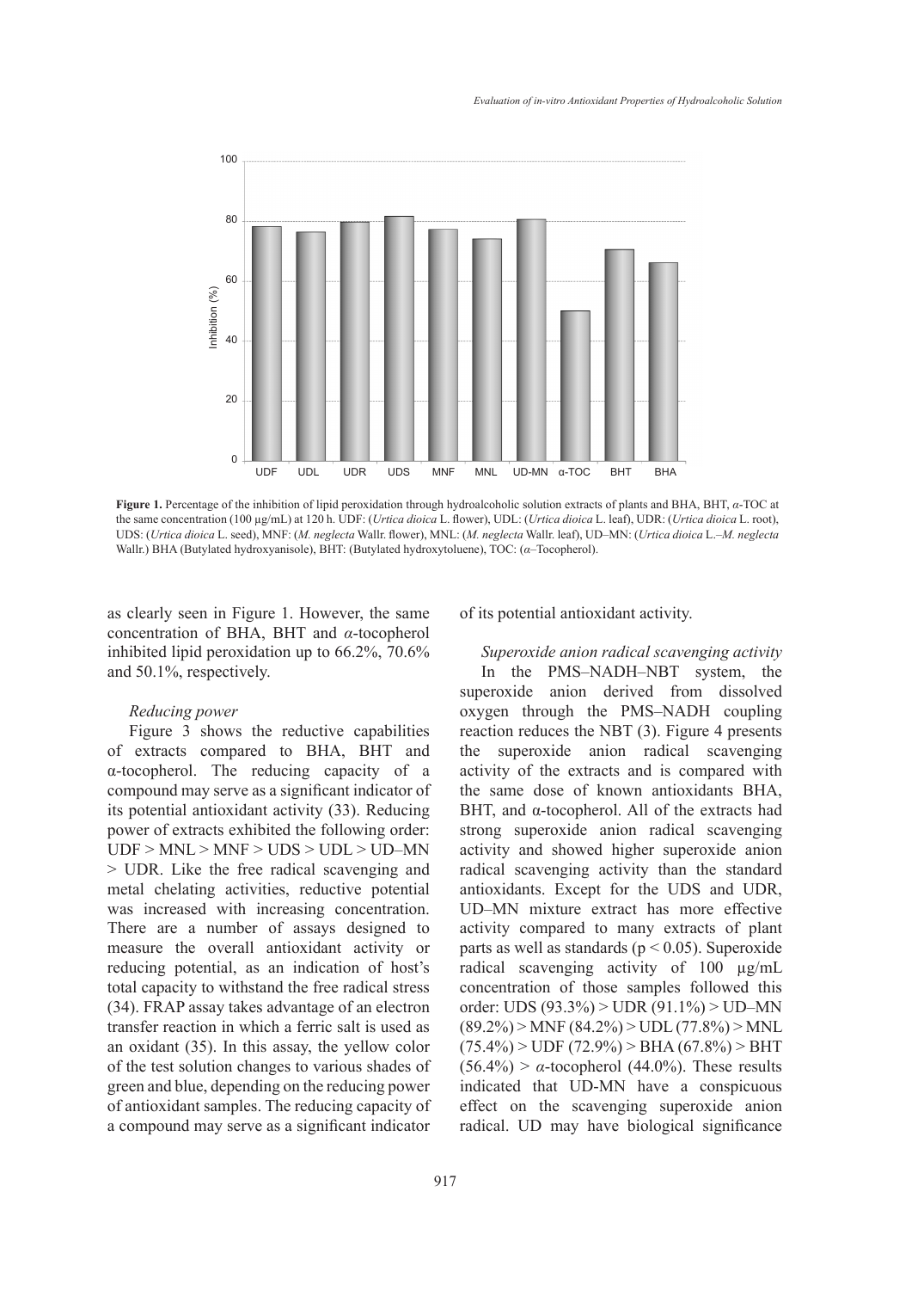

**Figure 2.** Total antioxidant activities of hydroalcoholic solution extracts of plants and BHA, BHT, *α*–TOC in the linoleic acid emulsion system were observed through the FTC method. UDF: (*Urtica dioica* L. flower), UDL: (*Urtica dioica* L. leaf), UDR: (*Urtica dioica* L. root), UDS: (*Urtica dioica* L. seed), MNF: (*M. neglecta* Wallr. flower), MNL: (*M. neglecta* Wallr. leaf), UD–MN: (*Urtica dioica* L.–*M. neglecta* Wallr.) BHA (Butylated hydroxyanisole), BHT: (Butylated hydroxytoluene), TOC: (*α*–Tocopherol). Left axis demonstrates the absorbance of control and right axis is for samples and standards.

in the elimination of reactive free radicals. The active components of this plant can regulate some antioxidant enzymes such as catalase, superoxide dismutase, glutathione peroxidase, and glutathione reductase in scavenging reactive free radicals. Rheumatoid arthritis, reperfusion injury, cardiovascular disease, immune injury, and cancer are related to antioxidant enzymes, which have an important role in retaining the physiological levels of superoxide, hydroxyl, alkoxyl and peroxyl radicals (36).

#### *Hydrogen peroxide scavenging activity*

The scavenging ability of extracts on  $H_2O_2$ is shown in Figure 4 and compared with that of BHA, BHT and α-tocopherol as standards. Extracts were capable of scavenging  $H_2O_2$  in a concentration-dependent manner. Like the superoxide anion radical scavenging activity, the  $H_2O_2$  scavenging activity of extracts showed higher  $H_2O_2$  scavenging activity compared to the standard antioxidants at the same dose. On the other hand, UD-MN is not as effective as other parts of extracts, but UD-MN has stronger  $H_2O_2$ scavenging activity when compared to standard compounds ( $p < 0.01$ ). The  $H_2O_2$  scavenging activity of 100 µg/mL concentration of the

extracts of both plants and standards is decreased in the following order: UDR  $(87.3\%) > \text{MNF}$  $(85.3\%)$  > UDL  $(83.3\%)$  > MNL  $(78.1\%)$  > UDS  $(74.7\%)$  > UDF  $(71.8\%)$  > UD-MN  $(65.7\%)$  > BHT (64.4%) > *α*-tocopherol (55.9%) > BHA  $(50.7\%)$ . H<sub>2</sub>O<sub>2</sub> itself is not very reactive, but it can sometimes be toxic to the cell as it may give rise to  $OH$  in the cells  $(37)$ .

#### *Free radical scavenging activity*

The effect of antioxidants on DPPH<sup>•</sup> radical scavenging is thought to be due to their hydrogen or electron donating abilities. DPPH• is a stable free radical. To become a stable diamagnetic molecule, it accepts an electron or a hydrogen radical (38). Figure 5 illustrates a significant (p  $<$  0.05) decrease in the concentration of DPPH $\cdot$ due to the scavenging ability of extracts and standards. All amounts of UD-MN showed higher activities than those of control and these differences were statistically very significant (p < 0.01). The scavenging effects of extracts and standards on the DPPH<sup>•</sup> was decreased in the following order: BHA > α-tocopherol > BHT > MNL > UDS > MNF > UD–MN > UDL > UDF > UDR, which were 82.0, 81.4, 70.5, 62.1, 60.5, 59.0, 57.3, 54.2, 48.7, and 46.2%, respectively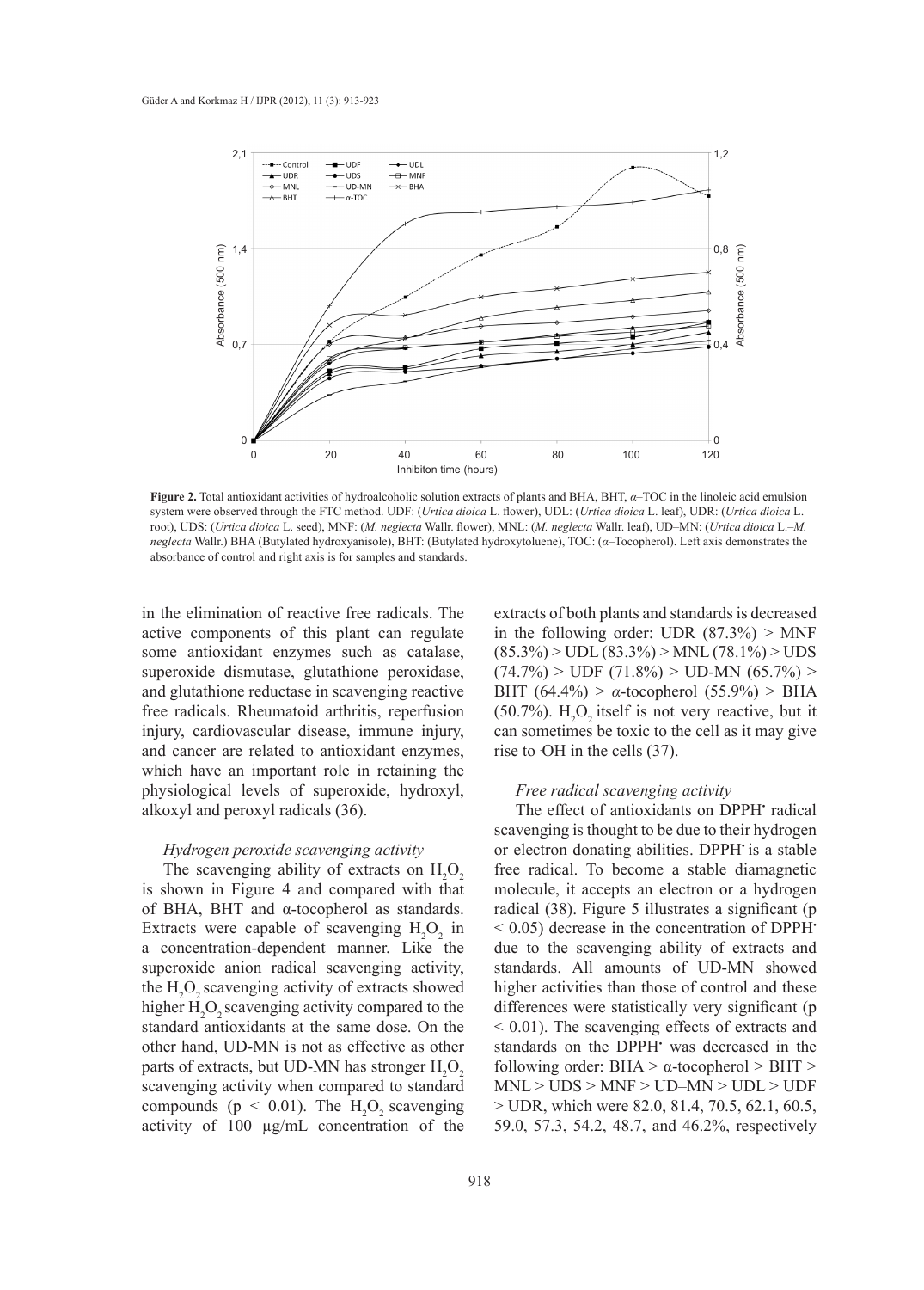

**Figure 3.** Reducing power of different concentrations (50-250 µg/mL) hydroalcoholic solution extracts of plants by Oyaizu method. UDF: (*Urtica dioica* L. flower), UDL: (*Urtica dioica* L. leaf), UDR: (*Urtica dioica* L. root), UDS: (*Urtica dioica* L. seed), MNF: (*M. neglecta* Wallr. flower), MNL: (*M. neglecta* Wallr. leaf), UD–MN: (*Urtica dioica* L.–*M. neglecta* Wallr.).



**Figure 4.** Superoxide anion radical scavenging activities (SARSA) and  $H_2O_2$  scavenging activities (HPSA) at the same concentration (100 µg/mL) of hydroalcoholic solution extracts of plants and BHA, BHT, and *α*-TOC. UDF: (*Urtica dioica* L. flower), UDL: (*Urtica dioica* L. leaf), UDR: (*Urtica dioica* L. root), UDS: (*Urtica dioica* L. seed), MNF: (*M. neglecta* Wallr. flower), MNL: (*M. neglecta* Wallr. leaf), UD–MN: (*Urtica dioica* L.–*M. neglecta* Wallr.) BHA (Butylated hydroxyanisole), BHT: (Butylated hydroxytoluene), TOC: (α–Tocopherol).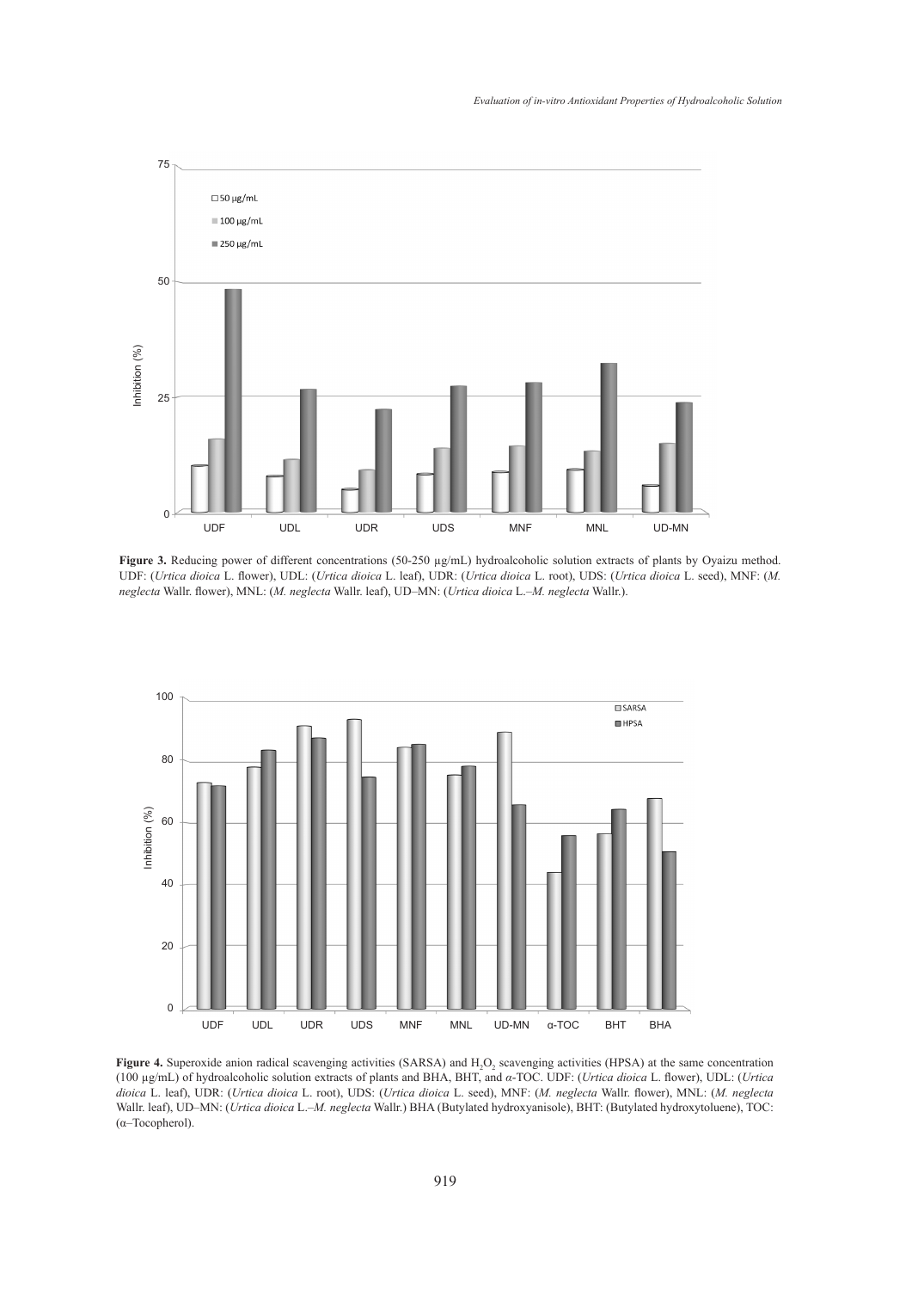| <b>Extract</b> | Total phenols <sup>a</sup> | <b>Total flavonoids<sup>a</sup></b> |
|----------------|----------------------------|-------------------------------------|
| <b>UDF</b>     | $160.6 \pm 8.0$            | $103.0 \pm 5.3$                     |
| <b>UDL</b>     | $132.0 \pm 6.5$            | $65.8 \pm 3.5$                      |
| <b>UDR</b>     | $164.0 \pm 8.4$            | $21.0 \pm 0.8$                      |
| <b>UDS</b>     | $213.6 \pm 11.1$           | $19.1 \pm 0.9$                      |
| <b>MNF</b>     | $136.1 \pm 7.0$            | $46.7 \pm 2.1$                      |
| <b>MNL</b>     | $106.1 \pm 5.2$            | $22.9 \pm 1.2$                      |
| $UD-MN$        | $101.1 \pm 4.9$            | $25.7 \pm 1.1$                      |

a µg/mg catechin equivalent. UDF: (*Urtica dioica* L. flower), UDL: (*Urtica dioica* L. leaf), UDR: (*Urtica dioica* L. root), UDS: (*Urtica dioica* L. seed), MNF: (*M. neglecta* Wallr. flower), MNL: (*M. neglecta* Wallr. LEAF), UD-MN: (*Urtica dioica* L.–*M. neglecta* Wallr.).

( $250 \mu g/mL$ ). In its radical form, DPPH has been disappeared on reduction by an antioxidant compound or a radical species to become a stable diamagnetic molecule resulting the color changes from purple to yellow, which could be taken as an indication of the hydrogen donating ability of the tested sample (39).

#### *Metal chelating activity*

Metal chelating capacity is important since it reduces the concentration of the catalysing transition metal in lipid peroxidation (23). Ferrozine can quantitatively form complexes with  $Fe^{+2}$ . In the presence of chelating agents, the complex formation is disrupted, leading to a decrease in the red color of ferrous ion and ferrozine complex. As shown in Figure 6, the formation of the ferrous ion and ferrozine complex is not complete in the presence of extracts due to the chelation of both plants with Fe<sup>+2</sup>. The difference between extracts of both plants and the control was statistically significant ( $p < 0.05$ ). The metal chelating activity of the extracts of both plants and standards was decreased in the following order: BHA (75.1%) > *α*-tocopherol (53.7%) > BHT  $(50.3\%)$  > MNF  $(46.4\%)$  > UDR  $(44.2\%)$  > UDF  $(41.2\%)$  > UD–MN  $(38.8\%)$  > MNL  $(37.3\%)$  > UDL (33.6%) > UDS (31.9%). Metal chelating activity was significant since it reduced the concentration of the catalyzing transition metal in lipid peroxidation with forming *σ*-bonds with a metal, are effective as secondary antioxidants because they reduce the redox potential, thereby stabilizing the oxidized form of the metal ion (40).

# *Total phenolic contents*

Phenolic compounds have antioxidant properties due to their ability of scavenging free radicals and active oxygen species such as singlet oxygen, free radicals and hydroxyl radicals (41). In our investigation, 101.1 to 213.5 µg catechin equivalent of phenols was detected in 1 mg of lyophilized plant extracts of the plants. Table 1 shows total phenols as catechin equivalent in the extracts of both plants. UD-MN has the lowest phenolic contents among the extracts given in Table 1 while they demonstrated influential antioxidant activity. Based on these results, there was no relationship between the total phenols and total antioxidant activity in extracts. The high antioxidant activity was not correlated with the phenol content owing to other factors playing major roles as antioxidants (42).

## *Total flavonoid contents*

Flavonoids are very important plant constituents due to their active hydroxyl groups and antioxidant activity (43). The content of extractable flavonoid compounds in extracts, is determined from the regression equation of the calibration curve and expressed as a catechin equivalent, varied between 19.1 to 103 µg/mg lyophilized plant extracts of the plants (Table 1).

# **Conclusion**

Hydroalcoholic extracts of both plants showed strong antioxidant activity, reducing power, superoxide anion radical scavenging, hydrogen peroxide scavenging, free radical scavenging, and metal chelating activities when compared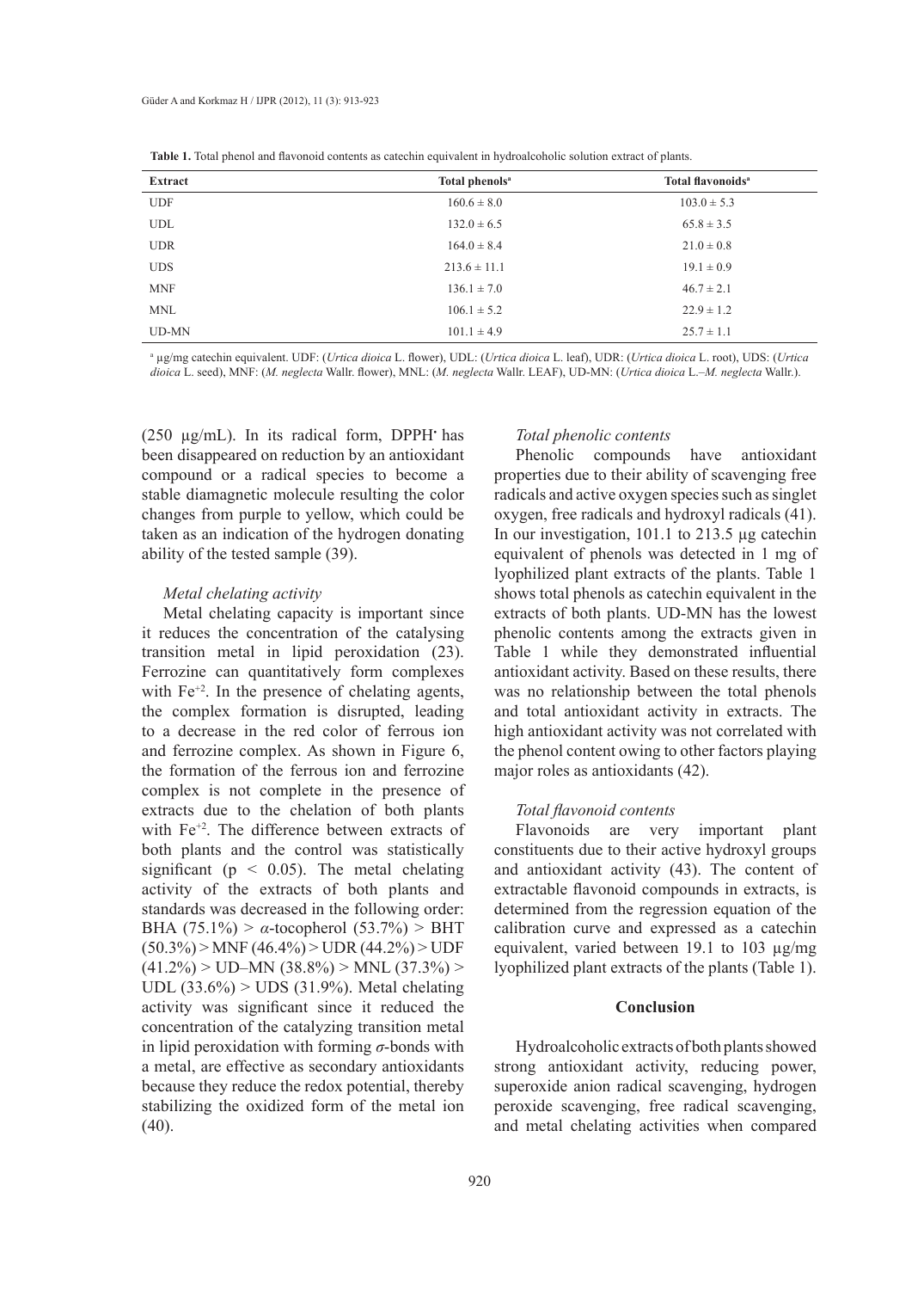

**Figure 5.** Comparison of DPPH radical scavenging activities at different concentrations (50-250 µg/mL) of hydroalcoholic solution extracts of plants and BHA, BHT, and *α*-TOC. UDF: (*Urtica dioica* L. flower), UDL: (*Urtica dioica* L. leaf), UDR: (*Urtica dioica* L. root), UDS: (*Urtica dioica* L. seed), MNF: (*M. neglecta* Wallr. flower), MNL: (*M. neglecta* Wallr. leaf), UD–MN: (*Urtica dioica* L-M*. neglecta* Wallr.) BHA (Butylated hydroxyanisole), BHT: (Butylated hydroxytoluene), TOC: (*α*-Tocopherol).



**Figure 6.** Metal chelating activities different concentrations (50-250 µg/mL) of different concentration of hydroalcoholic solution extracts of plants and BHA, BHT, and α-TOC on ferrous ions. UDF: (*Urtica dioica* L. flower), UDL: (*Urtica dioica* L. leaf), UDR: (*Urtica dioica* L. root), UDS: (*Urtica dioica* L. seed), MNF: (*M. neglecta* Wallr. flower), MNL: (*M. neglecta* Wallr. leaf), UD-MN: (*Urtica dioica* L-*M. neglecta* Wallr.) BHA (Butylated hydroxyanisole), BHT: (Butylated hydroxytoluene), TOC: (*α-*Tocopherol).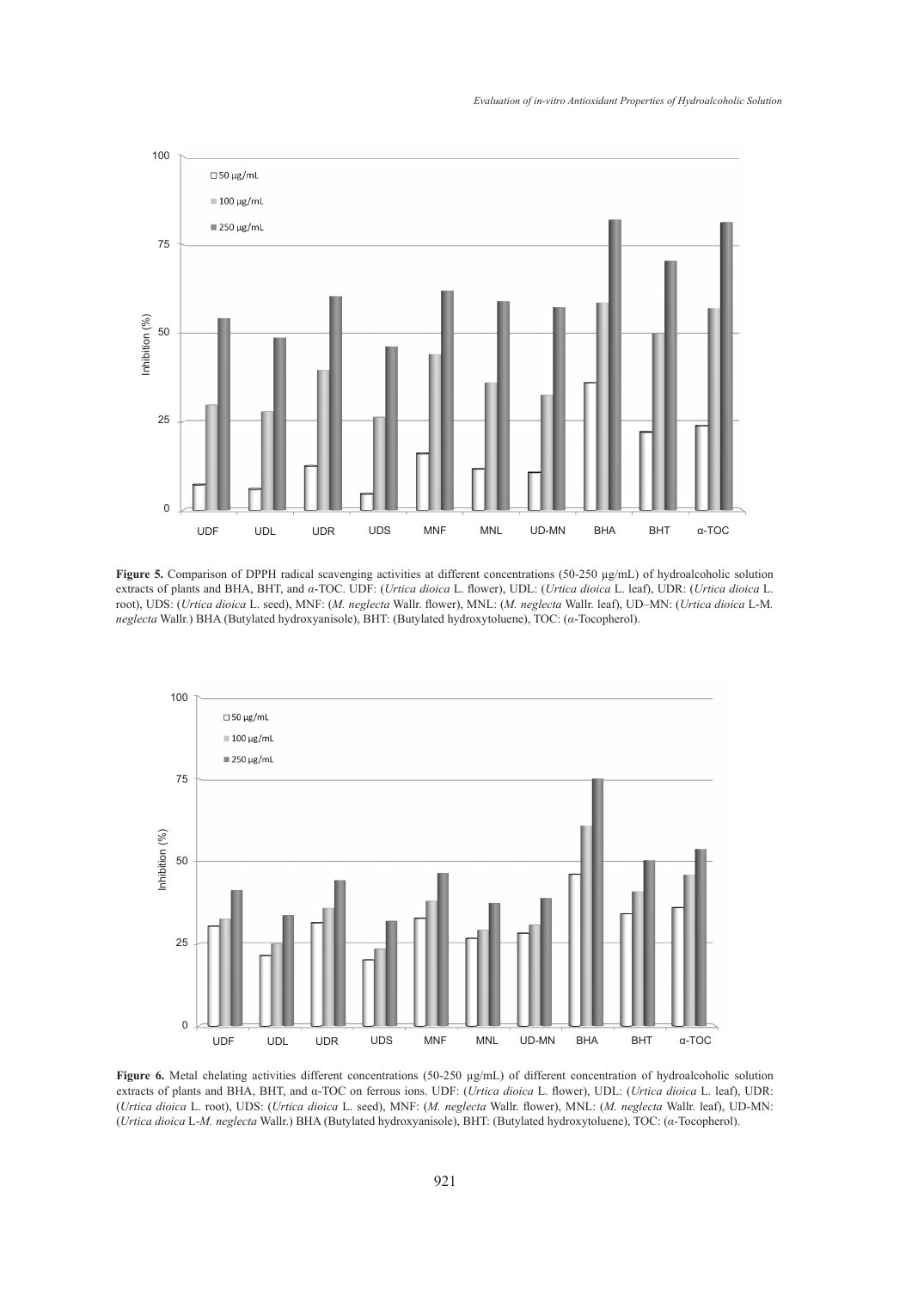with natural and synthetic standard antioxidants such as BHA, BHT and *α*-tocopherol. Moreover, the obtained results of the study showed that antioxidants are efficient protective agents against the degenerative diseases and the revealed features of UD and MN may be promotive for further medicinal investigations. However, the components responsible for the antioxidant activity of extracts of both plants are currently unclear. In other words, the total antioxidant activity of MNL and MNF is almost the least whereas that of the mixture extract was higher than expected. Same case was observed in superoxide anion scavenging activity, free radical scavenging activity and metal chelating activity. As a result, it synergistically enhances the antioxidant activity to use plants mixture rather than individual plants.

### **Acknowledgment**

The authors are grateful to Prof. Dr. Hamdi Güray Kutbay, Department of Biology, Faculty of Science and Art, Ondokuz Mayis University, for his critical review of the manuscript and identifying of plant material.

#### **References**

- (1) Khanna RS, Pandey A, Negi R, Pande D, Karki K, Khanna HD and Khanna S. Characterization and evaluation of antioxidant activity. *Indian J. Res.* (2011) 5: 40-47.
- (2) Kourounakis AP, Galanakis D, Tsiakitzis K, Rekka EA and Kourounakis PN. Synthesis and pharmacological evaluation of novel derivatives of anti-inflammatory drugs with increased antioxidant and anti-inflammatory activities. *Drug Develop. Res.* (1999) 47: 9-16.
- Gülçin İ, Büyükokuroğlu ME, Oktay M and (3) Küfrevioğlu Öİ. Antioxidant and analgesic activities of turpentine of *Pinus nigra* Arn. subsp. *pallsiana* (Lamb.) Holmboe. *J. Ethnopharmacol.* (2003) 86: 51- 58.
- (4) Kehrer J. Free radicals as mediators of tissue injury and disease. *Crit. Rev. Toxicol.* (1993) 23: 21-48.
- Büyükokuroğlu ME, Gülçin İ, Oktay M and (5) Küfrevioğlu Öİ. *In-vitro* antioxidant properties of dantrolene sodium. *Pharm. Res.* (2001) 44: 491-494.
- Lachance PA, Nakat Z and Jeong WS. Antioxidants: (6) an integrative approach. *Nutrition* (2001) 17:835-838.
- (7) Sonboli A, Mojarrad M, Ebrahimi SN and Enayat S. Free radical scavenging activity and total phenolic content of methanolic extracts from male inflorescence of *Salix aegyptiaca* grown in Iran. *Iranian J. Pharm.*

*Res.* (2010) 9: 293-296.

- Brighente IMC, Dias M, Verdi LG and Pizzolatti MG. Antioxidant activity and total phenolic content of some Brazilian species. *Pharm. Biol*. (2007) 45: 156-161. (8)
- Baytop T. *Therapy with Plants in Turkey*. İstanbul (9) University Publ., İstanbul (1984) 226-227.
- $(10)$  Ziyyat A, Legssyer A, Mekhfi H, Dassouli A, Serhrouchni M and Benjelloun W. Phytotherapy of hypertension and diabetes in oriental Morocco. *J. Ethnopharmacol*. (1997) 58: 45-54.
- $(11)$  Riehemann K, Behnke B and Osthoff KS. Plant extracts from stinging nettle (*Urtica dioica*), an antirheumatic remedy, inhibit the pro inflammatory transcription factor NF-*K*B. *FEBS Let*. (1999) 442: 89-94.
- $(12)$  Hirano T, Homma M and Oka K. Effects of stinging nettle root extracts and their steroidal components on the Na<sup>+</sup> , K<sup>+</sup> -ATPase of the benign prostatic hyperplasia. *Planta Med.* (1994) 60: 30-33.
- $(13)$  Lichius JJ and Muth C. Proliferation of the β-cells of pancreas in diabetic rats treated with *Urtica dioica*. *Planta Med*. (1997) 63: 307-310.
- (14) Tahri A, Yamani S, Legssyer A, Aziz M, Mekhfi H, Bnouham M and Ziyyat A. Acute diuretic, natriuretic and hypotensive effects of a continuous perfusion of aqueous extract of *Urtica dioica* in the rat. *J. Ethnopharmacol*. (2000) 73: 95-100.
- Musette P, Galelli A, Chabre H, Callard P, Peumans W, (15) Bachi PT, Kourilsky P and Gachelin G. *Urtica dioica* agglutinin, a Vβ8.3-specific super antigen, prevents the development of the systemic lupus erythematosuslike pathology of MRL *lpr/lpr* mice. *Eur. J. Immunol.* (1996) 26: 1707-1711.
- Başaran AA, Ceritoğlu I, Ündeğer Ü and Başaran (16) N. Immunomodulatory activities of some Turkish medicinal plants. *Phytother. Res.* (1997) 11: 609-611.
- $(17)$  Rovira P, Buckle M, Abastado JP, Peumans WJ and Bachi PT. Major histocompatibility class I molecules present *Urtica dioica* agglutinin, a super antigen of vegetal origin, to T lymphocytes. *Eur. J. Immunol.* (1999) 29: 1571-1580.
- (18) Chrubasik S and Eisenberg E. Treatment of rheumatic pain with kampo medicine in Europe. Part 2, *Urtica dioica*. *Pain Clinic* (1999) 11: 179-185.
- (19) Randall C, Meethan K, Randall H and Dobbs F. Nettle sting of *Urtica dioica* for joint pain-an exploratory study of this complementary therapy. *Comp. Ther. Med*. (1999) 7: 126-131.
- Gürbüz İ, Özkan AM, Yesilada E and Kutsal O. (20) Anti-ulcerogenic activity of some plants used in folk medicine of Pinarbasi (Kayseri, Turkey). *J. Ethnopharmacol*. (2005) 101: 313-318.
- Mavi A, Terzi Z, Özgen U, Yildirim A and Coşkun (21) M. Antioxidant properties of some medicinal plants: *Prangos ferulacea* (Apiaceae), *Sedum sempervivoides* (Crassulaceae), *Malva neglecta* (Malvaceae), *Cruciata taurica* (Rubiaceae), *Rosa pimpinellifolia* (Rosaceae), *Galium verum subsp. verum* (Rubiaceae), *Urtica dioica* (Urticaceae). *Biol. Pharm. Bull.* (2004) 27: 702-705.
- $(22)$  Duh PD and Yen GC. Antioxidative activity of three